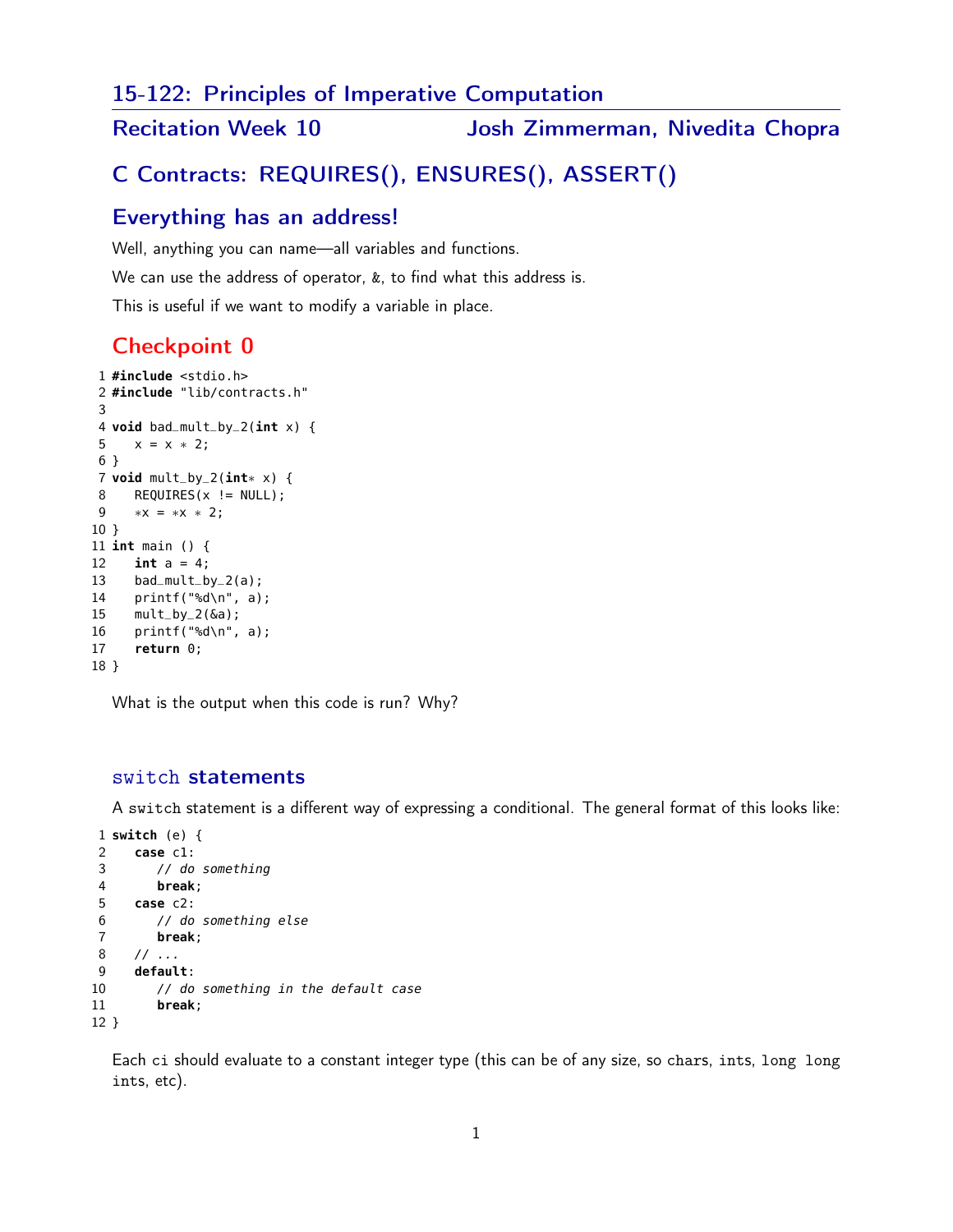For example, consider this function that moves on a board. It takes direction ('l', 'r', 'u', or 'd') and prints an English description of the direction.

```
1 void print_dir(char c) {
2 switch (c) {
3 case 'l':
4 printf("Left\n");
5 break;
6 case 'r':
7 printf("Right\n");
8 break;
9 case 'u':
10 printf("Up\n");
11 break;
12 case 'd':
13 printf("Down\n");
14 break;
15 default:
16 fprintf(stderr, "Specify a valid direction!\n");
17 break;
18 }
19 }
```
The break statements here are important: If we don't have them, we get fall-through, which is often useful, but can lead to unanticipated results.

Here's some code that takes a positive number at most 10 and determines whether it is a perfect square. The behavior here is called fall-through.

```
1 int is_perfect_square(int x) {
2 REQUIRES(1 <= x \&6x x <= 10);
3 switch (x) {
4 case 1:
5 case 4:
6 case 9:
7 return 1;
8 break;
9 default:
10 return 0;
11 break;
12 }
13 }
```
## Checkpoint 1

```
1 #include <stdio.h>
2 #include <stdlib.h>
3 int main(int argc, char∗∗ argv) {
4 if (argc > 1) {
5 int a = \text{atoi}(\text{arg}v[1]);6 switch (a % 2) {
7 case 0:
8 printf("x is even!\n");
9 default:
10 print(f(x is odd!) \cdot n);
11 }
12 }
13 return 0;
14 }
```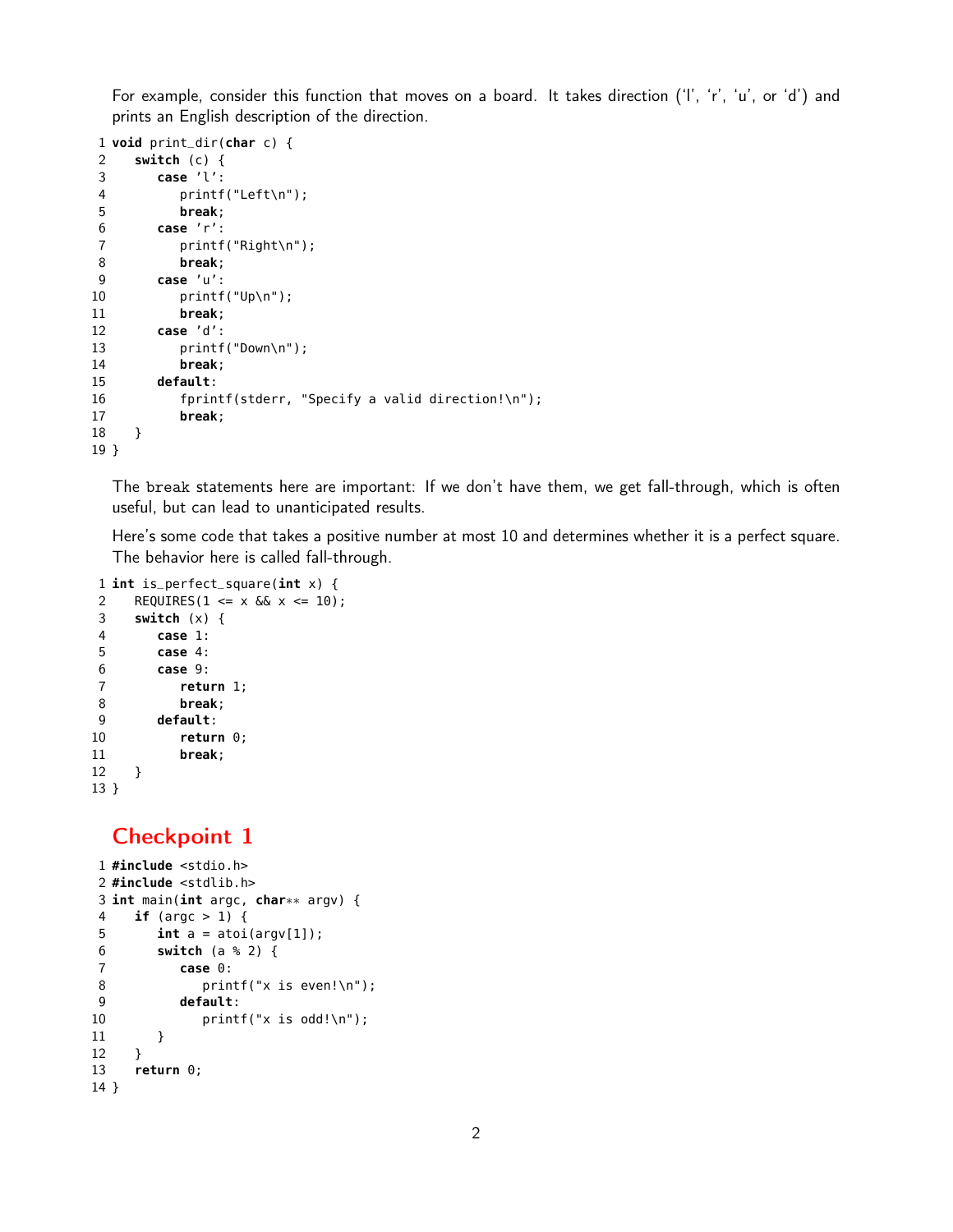What's wrong with this code? How would you fix it?

#### structs that aren't pointers

We've almost always used *pointers* to structs previously in this class.

We can also just use structs, without the pointer. We set a field of a struct with dot-notation, as follows:

```
1 #define ARRAY_LENGTH 10
 2 struct point {
3 int x;
4 int y;
5 };
6 int main () {
7 struct point a;
8 a.x = 3;
9 a.y = 4;
10 struct point∗ arr = xmalloc(ARRAY_LENGTH ∗ sizeof(struct point));
11 // Initialize the points to be on a line with slope 1
12 for (int i = 0; i < ARRAY_LENGTH; i++) {
13 \arr[i].x = i;14 \arr[i], y = i;15 }
16 }
```
The notation we've used throughout the semester to access a field of a pointer to a struct is  $p$ ->f. This is just syntactic sugar for  $(*p)$ . f.

#### Casting pointers to ints and signed to unsigned

Casting from pointers to integers and signed values to unsigned values is implementation-defined in C. (That is, C does not mandate the way that compilers should handle these details. For Lab 9, we'll use the behaviors that GCC defines.)

A few details:

The GCC documentation specifies how casting from pointers to ints works:

[http://gcc.gnu.org/onlinedocs/gcc-4.3.5/gcc/Arrays-and-pointers-implementation.html](http://gcc.gnu.org/onlinedocs/gcc-4.3.5/gcc/Arrays-and-pointers-implementation.html#Arrays-and-pointers-implementation)# [Arrays-and-pointers-implementation](http://gcc.gnu.org/onlinedocs/gcc-4.3.5/gcc/Arrays-and-pointers-implementation.html#Arrays-and-pointers-implementation)

In Lab 9 (the C0 Virtual Machine), we'll provide you with INT(p) and VAL(x) to cast between integers and pointers.

Make sure to review the lecture notes for more details on casting.

### Checkpoint 2

What's wrong with each of these pieces of code?

```
a)
1 int∗ add_dumb(int a, int b) {
2 int x = a + b;
3 return &x;
4 }
```